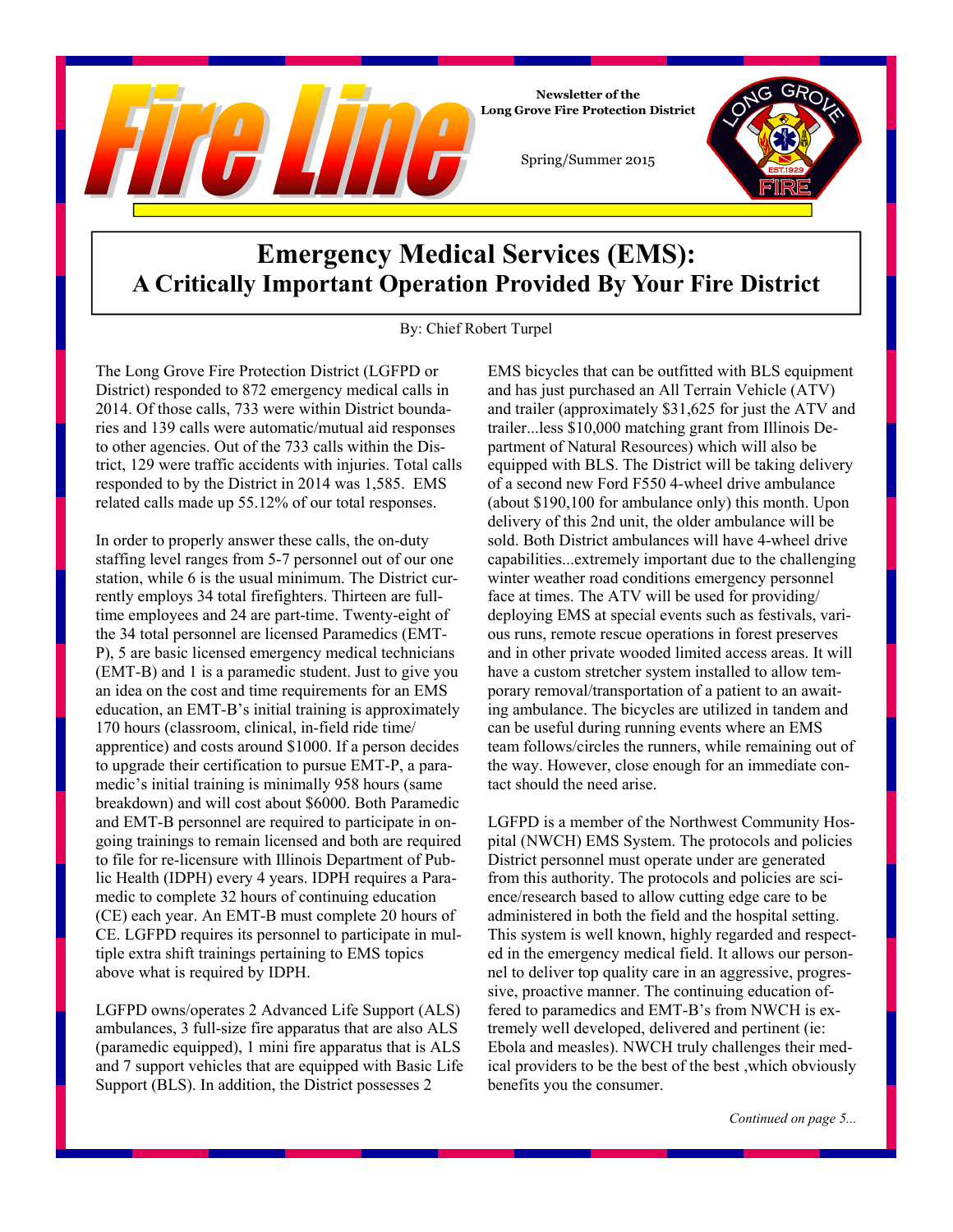# **Interesting Calls**

In September, LGFPD firefighters responded to several mutual aid calls to surrounding communities. On September 3, we responded to Rolling Meadows for a structure fire. September 4 we responded to Libertyville for a structure fire. September 6 we responded to Buffalo Grove for a structure fire. September 12, we responded to Buffalo Grove with a structural collapse technician for a car that drove into a residence.

On October 13, firefighters responded to a reported structure fire on Middleton Drive in Kildeer. Responding were a pumper squad, pumper tanker, ambulance, Long Grove Fire Chief, and Deputy Chief. Automatic aid companies from Buffalo Grove FD, Lake Zurich FRD, Lincolnshire-Riverwoods FPD, Palatine FD, Prospect Heights FPD, Barrington FD, Barrington Countryside FPD, Wheeling FD, and Arlington Heights FD responded to the scene. Prospect Heights FPD Chief, Lake Forest FD, Fox Lake FPD, and Highwood FD covered our station during the incident. First unit on the scene reported visible smoke coming from the front door of the two story single family home. The 4 occupants of the home were outside and reported to fire crews that everyone was safely out of the building and the fire was in the basement. Crews advanced a hose line into the basement encountering heavy black smoke. The fire was extinguished using approximately 750 gallons of water. The fire damage was kept to the room of origin but there was smoke damage throughout the house. The occupants were medically evaluated, reporting no injuries and released on the scene by paramedics. The fire was determined to be accidental.

On October 22, firefighters responded to a reported head on vehicle crash with an occupant entrapped, on Old McHenry Road at Prairie Wind Road. We responded with a pumper squad, ambulance, Long Grove Fire Chief, with assistance from Buffalo Grove FD, Lake Zurich FRD, Lincolnshire-Riverwoods FPD, and Palatine FD. Upon arrival

#### By: Deputy Chief Marc Small

crews reported a small SUV crashed head on into a semi-tractor trailer parked off the road on Old McHenry, the semi's cab was vacant at the time of the crash. The engine compartment of the SUV was on fire and was quickly extinguished while crews simultaneously worked to free the trapped driver. Fire crews removed the driver (the only occupant) and transported the victim to Condell Medical Center. The crash was investigated by the Lake County Sheriff's Office.

In October, LGFPD firefighters responded to several mutual aid calls to surrounding communities. On October 4 to Hickory Road in unincorporated Mundelein for a structure fire, with a pumper squad. October 10, to a structure fire on Quaker Lane in Prospect Heights with a pumper tanker and Fire Chief.

In November, LGFPD firefighters responded to several mutual aid calls to surrounding communities. November 2, to Golf Road in Waukegan for an out of control brush fire. We assisted at several structure fires: on November 3 on Stratford Road in Prospect Heights; November 4 on Silver Rock Lane in Buffalo Grove; November 6 on Valley View Road in Lake Barrington; November 8 on Kruckenberg Road in Hawthorn Woods; November 11 on West State Road in Island Lake; November 21 on Timber Lane in Wauconda; and November 24 on Jackson Court in Vernon Hills.

January 8, firefighters responded to Bonhill Drive in unincorporated Arlington Heights for smoke in the hallway of a multi family dwelling. We responded with a pumper squad, pumper tanker, ambulance, Fire Chief, Deputy Chief, with assistance from Palatine FD, Buffalo Grove FD, Barrington FD, Lake Zurich FRD, and Palatine Rural FPD. Upon arrival, crews were met by a tenant of the building stating that there is smoke coming from a  $1<sup>st</sup>$  floor apartment. No one answered when crews pounded on the door; it was forced open to find moderate smoke in the apartment from unattended food burning on the stove. The pan was removed from the apartment and no fire damage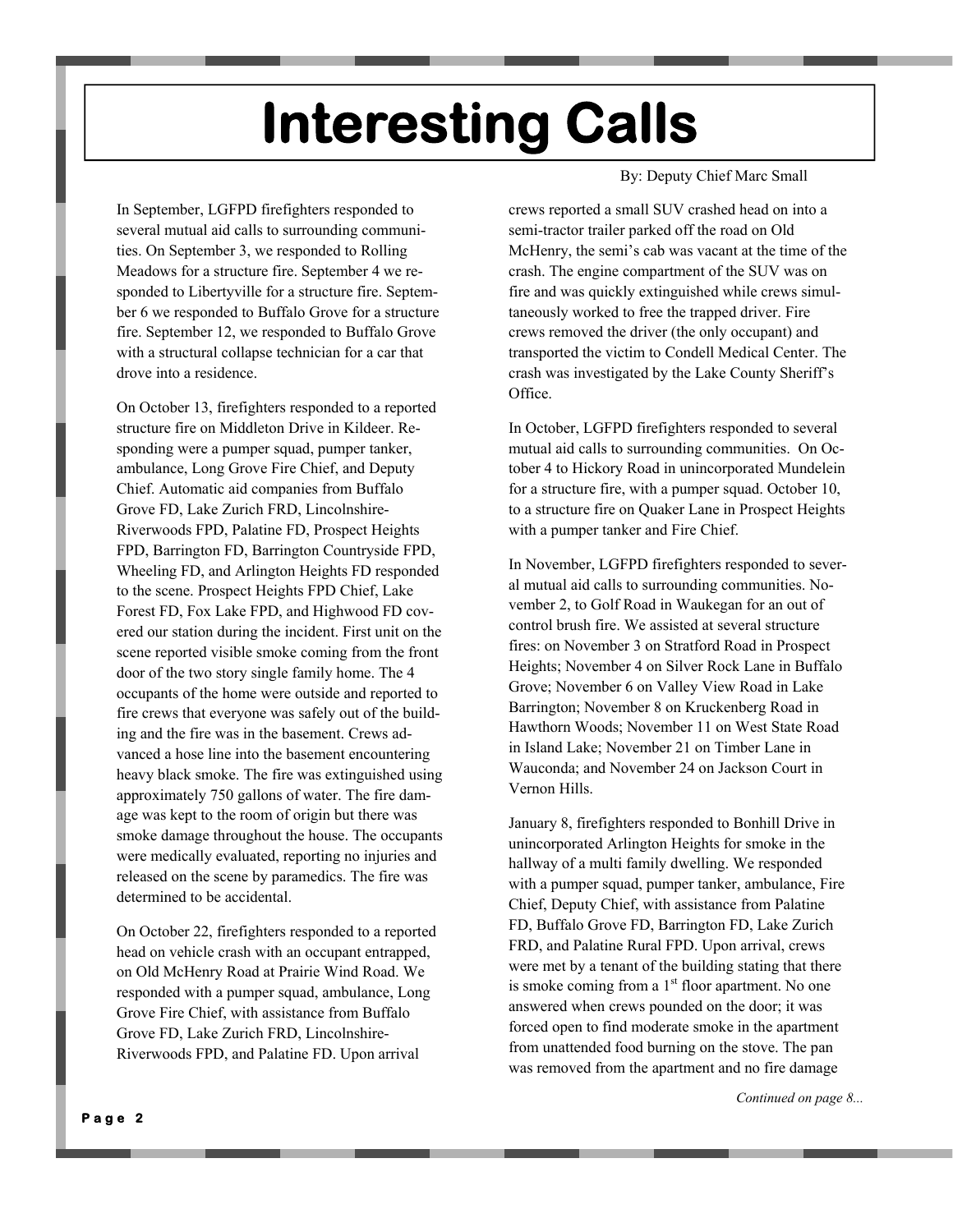

another fire department at a medical call in their jurisdiction. We had 5 structure fires and 6 vehicle fires last year. The Special Teams technicians responded to 8 calls within our MABAS (Mutual Aid Box Alarm System) division. The vast majority of our responses (87%) are handled by our duty crew without the need for additional personnel.

Many people ask what day of the week is the busiest. There is no rhyme or reason to when responses happen. The pie chart shows how the responses are just about evenly spread. During a shift 68% of the calls happen during the day shift from 7am to 7pm. It is also asked what months are busiest; the bar chart shows that January and June were our busiest months and November was the slowest.



**Page 3**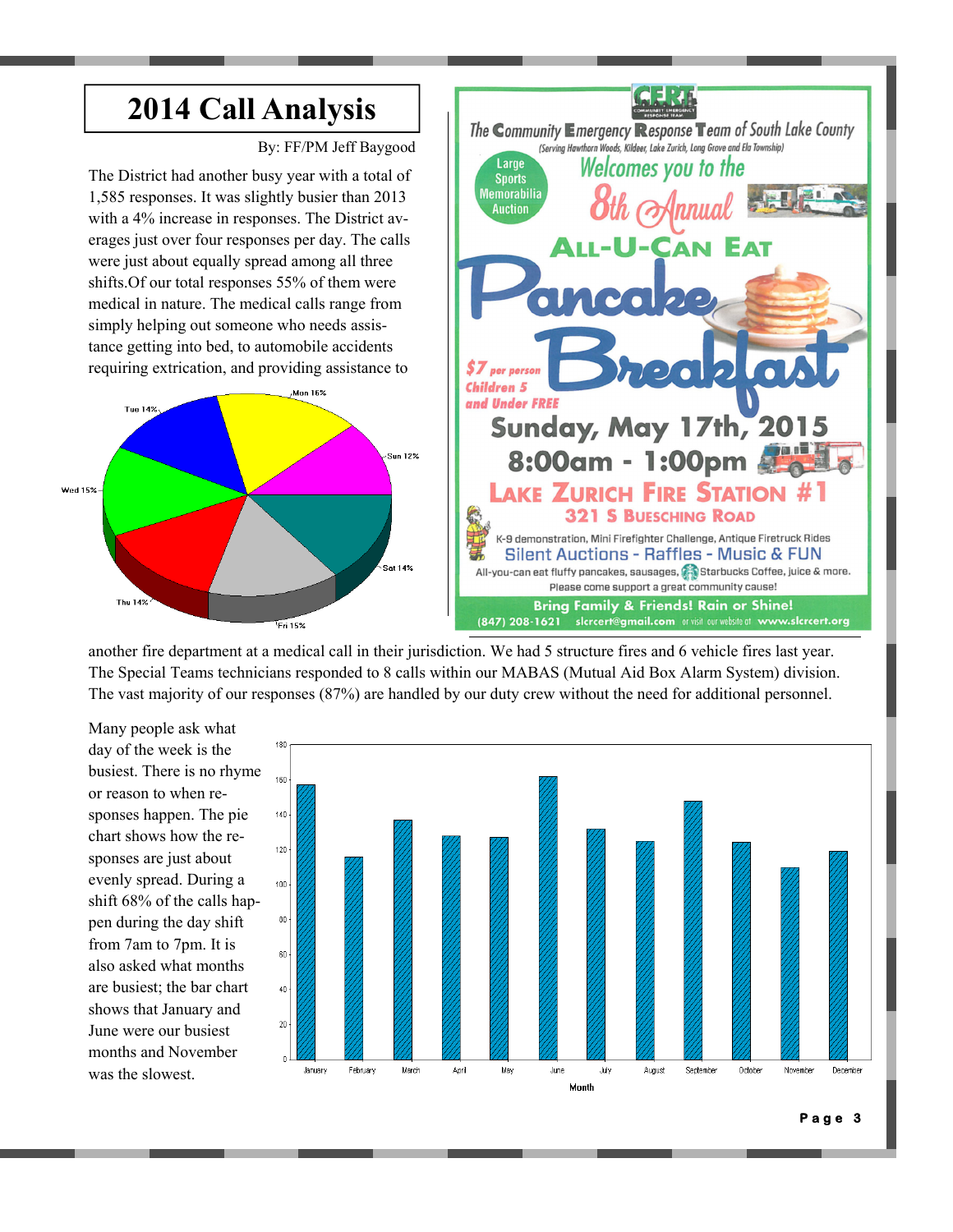## **Meet Our Fire Service Family...**

By: Firefighter/Paramedic Kris Mullen

To do the best job possible you have to hire the best. We are proud of our top personnel, so in each newsletter we feature a few of our finest firefighters, who are part of our team and fire service family.



Firefighter/Paramedic Patrick Nyczaj joined LGFPD during the summer in 2014. Patrick completed his paramedic training at Northwest Community Hospital earlier that summer. As a part of that training, he completed his ambulance ride time with our department. He also attended and graduated fire academy over the summer.

Patrick is 28 years old and resides in Palatine. He comes from a family of three boys. He graduated from Palatine High School in 2005.

Starting as a part-time employee, Pat is now assigned to a regular shift. He also works for Jewel-Osco, having been there for the past six years. He is passionate about the fire service and is excited to serve the community.



Firefighter/Paramedic Thomas Szarzynski also joined the District during the summer of 2014. Thomas attended and graduated fire academy at NIPSTA (Northern Illinois Public Safety Training Academy) last summer. He completed his paramedic training at Northwest Community Hospital and has been working for Advantage Ambulance Service for the past five years.

Tom is a graduate of Brother Rice High School. He married his wife, Lynn, in 2011. Prior to entering the fire service, he worked for Jewel-Osco for ten years.

Having started as a part-time employee, he is now assigned to a regular shift. By becoming a member of the District, Tom has fulfilled his lifelong goal of becoming a firefighter.

## **LGFPD Mission Statement**

*To provide residents, owners, businesses, and visitors within the Long Grove Fire Protection District, and any recognized emergency agency requesting automatic/mutual aid, with the safest, effective, efficient, comprehensive, and customer focused Fire, Rescue, and Emergency Medical Services possible. This high level of professional services will not be limited in scope to emergency situations only, but will encompass the broader spectrum of public safety, to include Public Education, Fire Inspections, and all other support services.*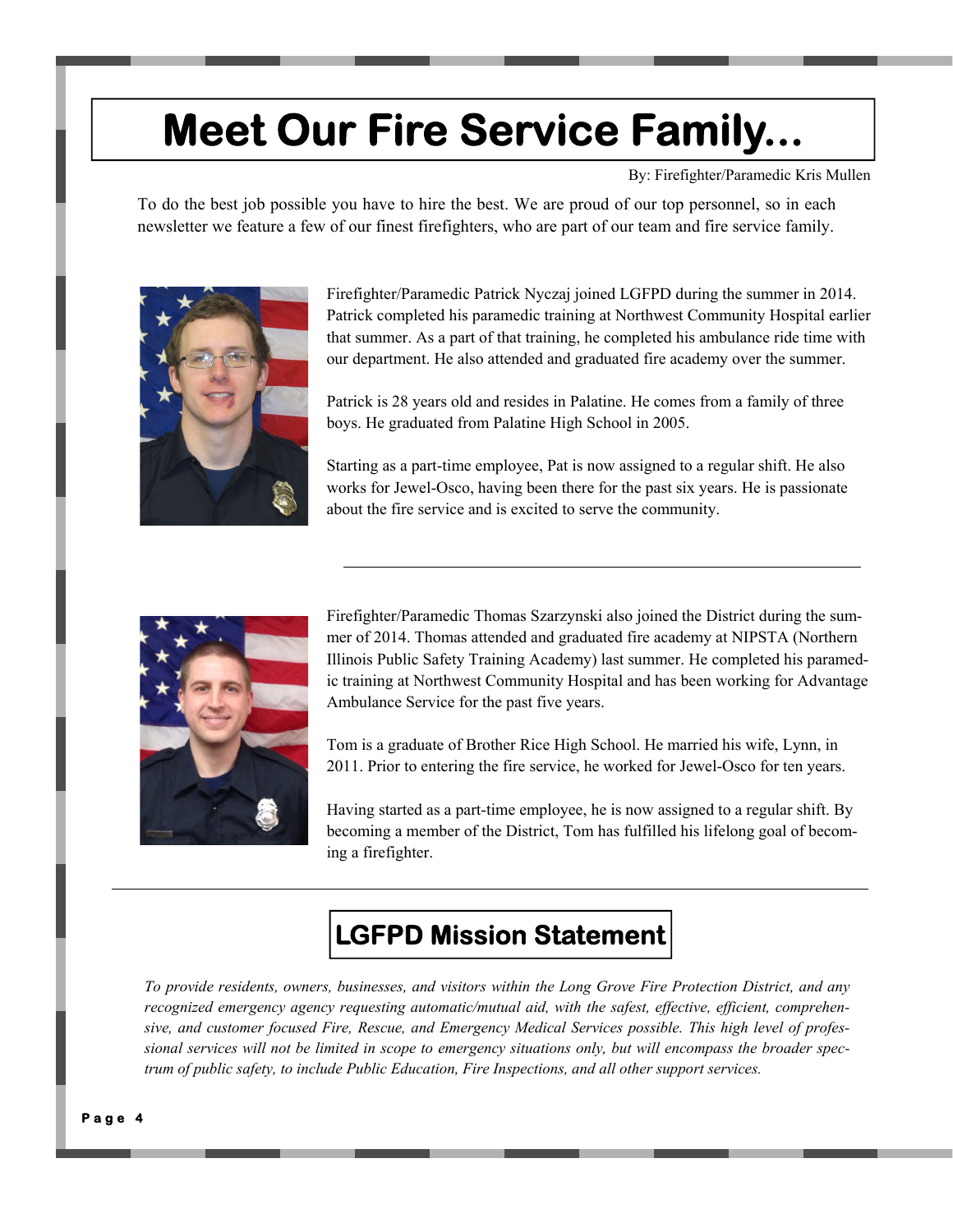#### *...continued from page 1*

On a normal basis, we send 4 personnel and two vehicles on an EMS call. If the staffing level is the normal 6 personnel on shift, the ambulance will respond with 2 paramedics and the mini-pumper with 2 trained persons (quite possibly both paramedics). The ambulance is chased by the fire apparatus to assist them at the scene with treatment, moving the patient, gathering medical history, moving equipment, providing security and consoling family members. If the response is critical in nature, such as a cardiac arrest, respiratory arrest, or severe trauma the chase/assist vehicle will be a full-size fire apparatus capable of carrying at least 3 additional personnel to the scene. Important points to remember at this time is you do not want us showing up to your emergency with just 2 persons and then we have to call for additional help because the medical condition of the patient deteriorated just prior to our arrival or while we are on the scene. Also, the presence of additional staffing at the scene increases the safety of everyone. EMS equipment can be heavy and cumbersome, more personnel translates into less chance of injury to first responders. You may have simply fallen down a couple of steps in your home and injured your leg, more personnel translates into you can be removed/transported from your house much more gingerly which means less pain and suffering for you. Ultimately, we want to deliver the best patient care possible. Finally, as I explained earlier, these fire apparatus are paramedic equipped. Their equipment can pretty much be used to deliver the same care as the equipment on an ALS ambulance. The only thing the fire apparatus cannot do is transport you to the hospital. Thus, if the assist company is not needed, it can be returned to service and if another call comes in, it can be redirected to the second call and if it arrives sooner than our other ambulance (or an ambulance responding mutual aid to the District) the crew can begin the appropriate care at both the BLS and ALS level. In rare circumstances, after close screening/triaging with the consensus of a radio operator at our dispatch center, a decision may be made by an on-duty supervisor to send an ambulance only to an EMS incident. Again, caution is the word of the day, the medical complaint might be a simple bloody nose that is not clotting, however, the underlying reason for the bloody nose may be very high blood pressure (possibly hypertensive crisis) which may lead to a stroke. Obviously, more personnel arriving on the scene for this situation would be warranted if the patient's condition worsens.

If a call received by our dispatch center is of such a

nature that a command officer may be needed in order to manage the scene properly (such as the case with a traffic accident) the on-duty chief officer will be dispatched to the scene. Also, at times the on-duty staffing can be inundated with calls or committed on an exceptionally involved call; should that be the case, besides utilizing mutual aid to cover our station or respond to another call, the District recalls our offduty personnel to respond to the station to staff the reserve apparatus.

There are current standards that dictate the amount of personnel that should be dispatched to an EMS call. The National Fire Protection Association (NFPA) 1710 Standard (2010 Edition), *Standard for the Organization and Deployment of Fire Suppression Operations, Emergency Medical Operations, and Special Operations to the Public by Career Fire Departments* states "personnel deployed to ALS emergency responses shall include a minimum of two members trained at the emergency medical technicianparamedic level and two members trained at the emergency medical technician-basic level." The standard defines an ALS response as "emergency medical treatment beyond basic life support that provides for advanced airway management including intubation, advanced cardiac monitoring, defibrillation, establishment and maintaining of intravenous access, and drug therapy." The NWCH EMS System requires at least 5 personnel respond to and administer care to patients that are severely compromised. This would include patients suffering from cardiac arrest, respiratory arrest, other major airway problems, critical traumatic injuries and the like. Each crew member on these types of incidents is assigned a particular function of care to complete in order to provide the patient with an overall focused treatment.

LGFPD believes that public education with a mindset of preventative education is an important component of the delivery of emergency medical services to the public. As such, the District currently instructs public CPR and first aid classes (see page 8 for details). Future endeavors include developing/delivering classes to the elderly in fall prevention, cooking related accidents/burn prevention and general knowledge/safety for babysitters.

I am happy to say, where it comes to the future of EMS, the LGFPD and our EMS system has openly embraced the coming changes. Paramedics and EMT-

*Continued on page 6...* 

**Page 5**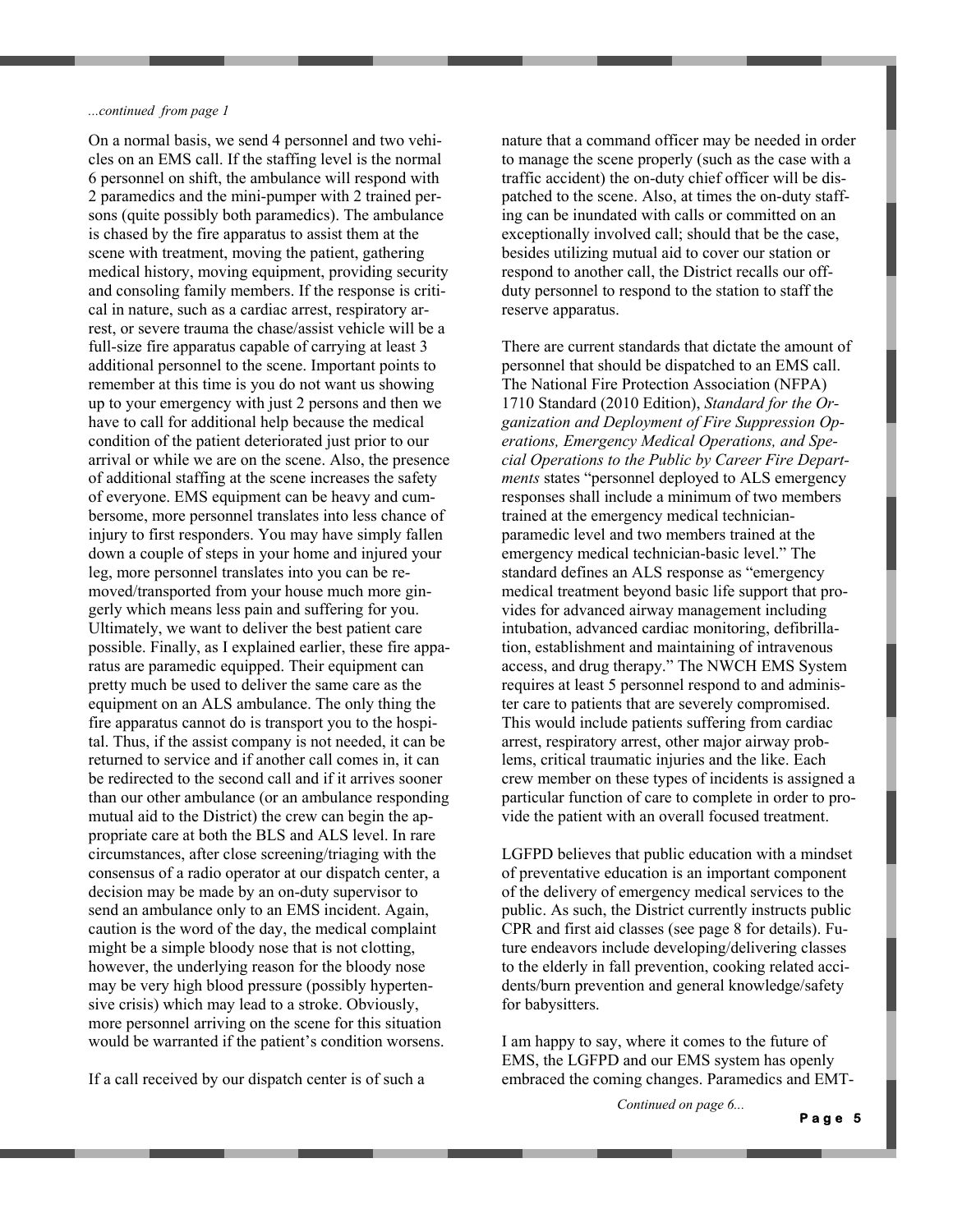#### *...continued from page 5*

Basic personnel will be tested based on national guidelines instead of state requirements. The current paramedic class (including our student) at NWCH will be tested at the national level. Significant changes as to who should receive spinal immobilization have been introduced. Much of the research has proven there was an over use of immobilization and it actually resulted in more harm than good to many patients. Our system has initiated extensive training in this area and updated the corresponding policies and protocols regarding this change.

Hydraulic cots and mechanized loading systems have been introduced to lessen the chance of emergency personnel sustaining a lifting type of injury or for the patient to be injured due to being dropped while being manually lifted into the ambulance. I am proud to say, mostly through grants and other income streams, the LGFPD currently has hydraulic cots and mechanized loading systems in each of our ambulances and the previously mentioned new ambulance that will be delivered in March is equipped the same. "Community paramedicine (CP) is a new and evolving model of community-based health care in which paramedics function outside their customary emergency response and transport roles in ways that facilitate more appropriate use of emergency care resources and/or enhance access to primary care for medically underserved populations. CP programs have been independently developed in a number of states and countries, and thus are

varied in nature. These programs typically have been designed to address specific local problems and to take advantage of locally developed collaborations between and among EMS and other health care and social service providers. Interest in this model of care has grown substantially in recent years in the belief that it may improve access to and quality of care while reducing costs." *(Community Paramedicine: A Promising Model for Integrating Emergency and Primary Care, UC Davis, Institute for Population Health Improvement)* NWCH is responding to this idea by introducing the concept to all the medical officers and chief officers of the departments/districts within their EMS system. LGFPD looks at CP as an opportunity to help some of are low income families, in the future, that reside in the Cook County portion of the District south of Lake Cook Road. Examples of CP might include Paramedics conducting follow-up wound checks at private residence, removing sutures or performing a blood pressure check/screening. Of course, the priority for LGFPD personnel would remain responding to emergency calls for assistance.

All in all, we are very proud of the services we offer you on the EMS side of our mission. We will always strive to be better and always want to be a part of the "best practice" model through providing our emergency responders with significant amounts of quality oriented, realistic, comprehensive, up-to-date trainings/ education.

#### *...continued from page 7*

brush piles are also 9:00 am to 5:00 pm.

- On the day of the burn, call the fire station at 847- 634-3143 *prior to burning, for permission to conduct the burn, and again when the burn is complete with the fire extinguished.* Burns are only allowed by the IEPA when wind speeds are between 5 and 15 mph.
- All open burns must be adequately supervised for their entire duration. Which means someone needs to stand there and watch the burn from start to completion.
- All burns must have an adequate means of extinguishment (buckets of water or a garden hose) close at hand.
- Per the International Fire Code (2009 Edition, Chap-

ter 3, Section 307) and the IEPA, "the fire code official is authorized to order the extinguishment by the permit holder, another person responsible or the fire department of *open burning* that creates or adds to a hazardous or objectionable situation."

Remember that while fire is an effective tool for outdoor spring clean-ups, it can also be dangerous if it gets out of control. The results of miscalculating the speed of the wind or the amount of fuel can be disastrous not only for you, but for friends and neighbors as well. Following the rules and regulations for open burning in your area will go a long way toward insuring a safe and effective spring clean-up. If you have any questions about open burning, please contact the District's Fire Prevention Bureau at 847-634-3143.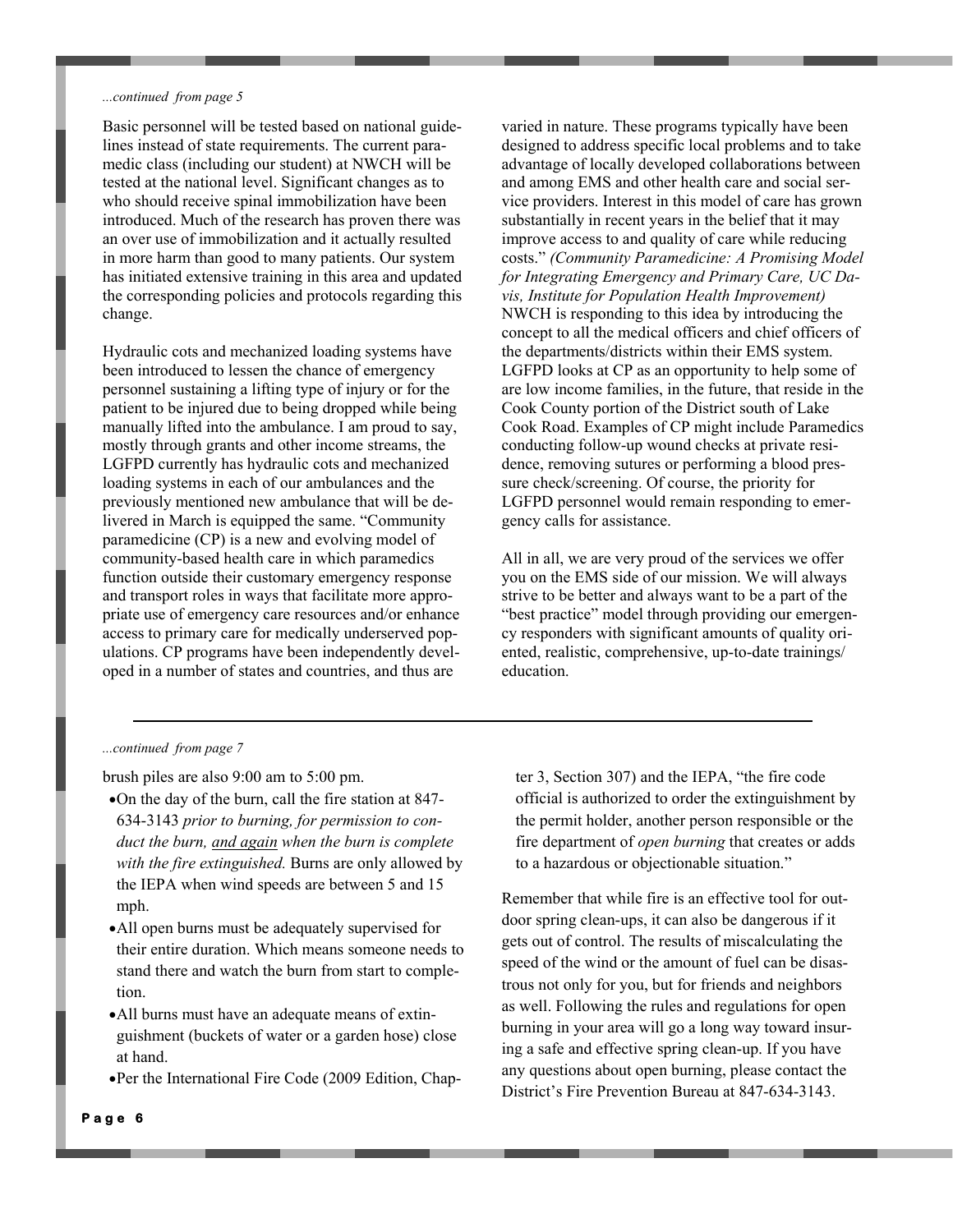## **A Review of Open Burning**

By: Fire Marshal Michael Schmitt

Spring is here, the weather is warming up, and that also means that we are in full swing with open burning season. As the population of Lake County increases, it is ever more important to be conscious of courtesy and safety when burning outside. In order to conduct a burn that gets the job done safely without any damage or ruffling feathers, it is quite important to understand the procedures and follow the rules.

It should be stressed at this point that where you live has a lot to do with what "the rules" are. LGFPD covers a rather large area containing portions of the Villages of Long Grove, Deer Park, Hawthorn Woods, Kildeer, and Lincolnshire, as well as, areas of unincorporated Lake and Cook Counties. The residents of *Deer Park, Hawthorn Woods, Kildeer, and Lincolnshire must follow the codes that their respective villages have adopted. Contact your Police Department for information on open burning in your village.* The following rules and guidelines pertain to the residents of the District who reside in the Village of Long Grove and in areas of unincorporated Lake County falling within the District's boundaries.

Outdoor burns fall generally into 2 categories: conservancy burns and brush piles.

**Conservancy Burns** *(designated by the Village and the IEPA Permit) these are areas of wild grass and other natural areas around your property*:

If your address is not listed on the **IEPA Permit** applied for by the Village, then we can't issue you a burn permit. Residents should contact Village Hall to ensure your address is included on the Village IEPA Permit.

- Beginning in 2011, LGFPD no longer issues Conservancy Burn Permits without a current IEPA permit.
- Lake County residents also require both permits but may have to apply for both permits themselves (application forms for both LGFPD and IEPA permits are available at the fire station).
- Residents, individually or as part of a group, may

elect to retain a contractor or landscape company to conduct their conservancy burns. If this is your choice, make sure to specify as part of your agreement that the contractor will "secure all necessary permits." The company will need to secure its own IEPA permit for your burn. Due to insurance and bonding requirements, private, for-profit contractors may not use the Village IEPA permit for their burns. Be sure to check for proof of insurance and bonding to conduct outdoor burns.

The application form with original signature must be submitted in person for review and approval.

- LGFPD permits are numbered to aid in identification on "burn day" phone calls.
- LGFPD permits are valid for 30 days. Multiple burns may be conducted on the same permit, but a call to the fire station is required prior to, and after, each burn. Expired permits must be reapplied for.
- Currently, there is no charge for our permit.

Failure to comply with LGFPD, Lake County, or IEPA open burning regulations may result in a citation carrying a fine of up to \$250 per violation.

**Regarding brush piles** *(defined as branches and other landscape waste excluding leaves or grass clippings)*: A permit is not required for brush piles.

- You still need to call the fire station for a "GO or NO-GO" on your brush pile burn, based on current weather conditions and wind speeds.
- The pile may not exceed 5' wide  $X$  5' long  $X$  5' tall.
- *Construction debris, common garbage, grass clippings or leaves may not be burned in any quantity.*  Only brush and/or landscape debris (tree trimmings) created on the property may be burned.
- As with all outdoor fires, the rules about constant supervision and readily available means of extinguishment apply to brush piles as well as conservancy burns. (See below)

Burning hours are 9:00 am to 5:00 pm (daylight time) per IEPA for conservancy burns. Burning hours for

*Continued on page 6...*